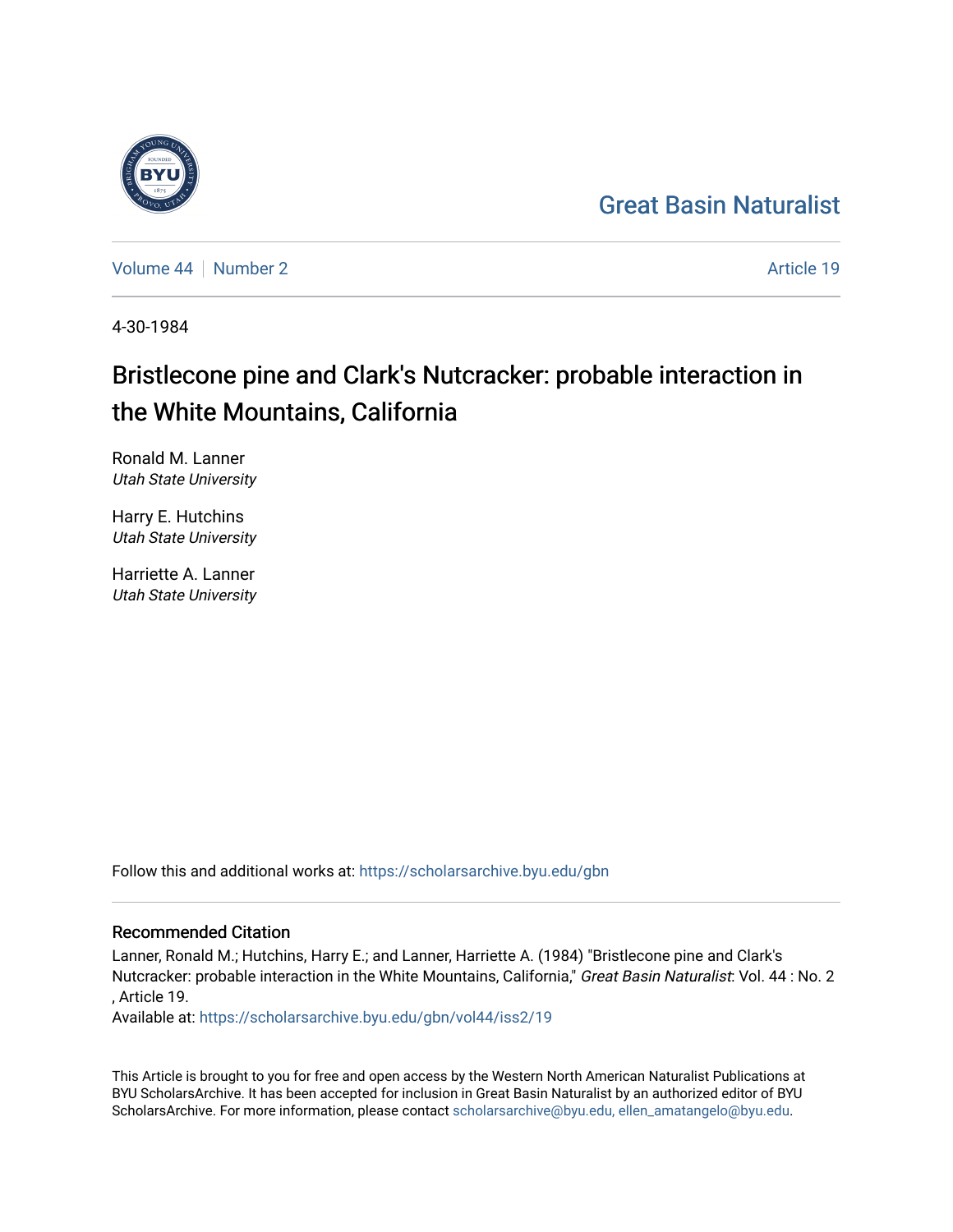### BRISTLECONE PINE AND CLARK'S NUTCRACKER: PROBABLE INTERACTION IN THE WHITE MOUNTAINS, CALIFORNIA

Ronald M. Lanner', Harry E. Hutchins', and Harriette A. Lanner'

Abstract.— Many bristlecone pines in the White Mountains, California, are members of multistem clumps. We propose that these clumps have arisen by multiple germinations from seed caches of Clark's Nutcracker, as occurs in several other pine species. The commonness of nutcrackers and their caching of singleleaf pinyon seeds in the study area provide supporting evidence. Other vertebrates appear unlikely to be responsible for the stem clumps. Seed burial ma\ be reejuired to establish regeneration on these adverse sites where bristlecone pine attains great longevity.

Clark's Nutcracker (Corvidae: Nucifraga columbiana Wilson) disperses seeds and establishes seedlings of Colorado pinyon {Pinus  $cdulis$  Engelm.), singleleaf pinyon  $(P.$  monophylla Torr. & Frém.), limber pine (P. flexilis James), and whitebark pine (P. albicaulis Engelm.) (Vander Wall and Balda 1977, Tomback 1978, Lanner and Vander Wall 1980). Nutcrackers remove seeds from cones, hold them temporarily in a sublingual pouch, and subsequently cache them in the soil as a winter and spring food resource. Despite a marked preference for the large wingless seeds of the above-mentioned species, nut crackers sometimes harvest as well the smaller winged seeds of ponderosa pine {P. ponderosa Laws.), Jeffrey pine {P. jeffreyi Grev. & Balf.), and even Rocky Mountain Douglas-fir {Pseudotsuga menziesii var. glauca [Beissn.] Franco) (Giuntoli and Mewaldt 1978, Tomback 1978). Seeds left unretrieved frequently genninate as groups of seedlings that develop into distinctive tree clumps in which the number of stems reflects the number of seeds per cache. High frequencies of multiple stem clumps, as opposed to single stems, characterize limber and whitebark pine, and greatly exceed clumping in winged-seeded conifers not cached by nutcrackers (Lanner 1980). Clark's Nutcracker is the only reliable agent of seed dispersal and seedling establishment of whitebark pine, other animals lacking the capability of serving these functions (Hutchins and Lanner 1982). The similarity of fauna in whitebark and limber pine forests suggests

it is the most effective disperser and establisher of limber pine as well.

Great Basin bristlecone pine (P. longaeva D. K. Bailey) has relatively small winged seeds (USDA Forest Service 1974). Peattie (1953) reported that nutcrackers harvest seeds of P. aristata Engelm., under which name he included what has since been segregated as P. longaeva. Vander Wall and Balda (1977) stated that P. aristata seeds were eaten by nutcrackers, but probably not stored unless local pinyon and limber pine seed crops had failed. In this paper we present evidence that nutcrackers not only eat bristlecone pine seeds, but they also store them in the soil, thus causing establishment of seedlings.

#### **METHODS**

The study area is the Ancient Bristlecone Pine Forest, a dedicated botanical area within the Inyo National Forest in the White Mountains, California. We made observations 23 July and 30 September-3 October 1982 in the Schulman Memorial Grove (3030-3150 m) and the Patriarch Grove (3425 m). Both areas have substrate of light gray to white dolomitic limestone that frequently forms a pavement of small fragments. Bristlecone pine is the predominant tree species. Limber pine occurs sporadically in both groves but does not reach tree size in the Patriarch Grove. The most common shrubs are of the genera Artemisia and Ribes, but the ground is mostly bare of vegetation (Fig. 1).

<sup>&#</sup>x27;Department of Forest Resources, Utah State University, Logan, Utah 84322.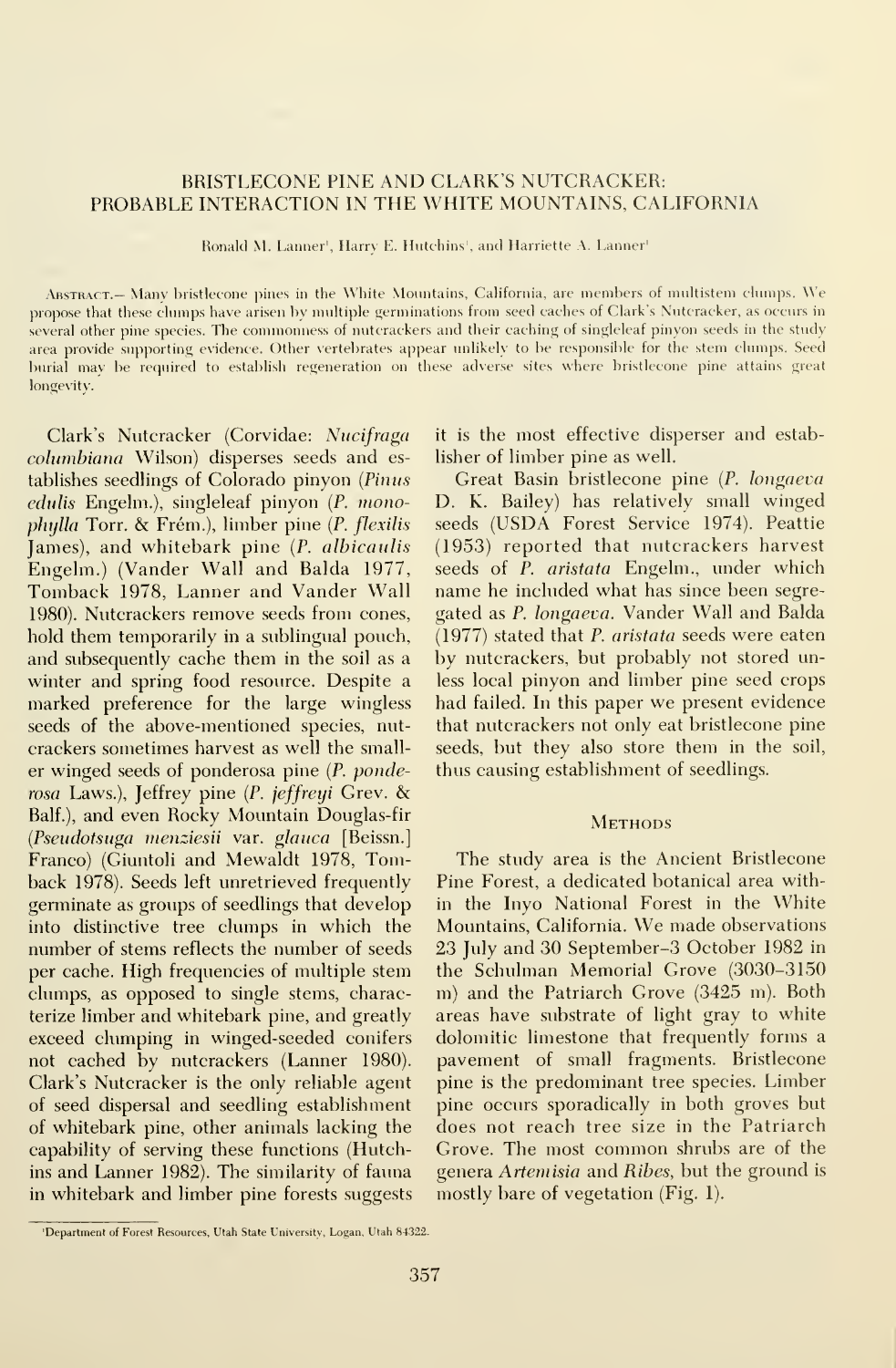

Fig. 1. An ancient bristlecone pine stem clump growing on dolomite in the Patriarch Grove.

Three <sup>20</sup> <sup>x</sup> <sup>50</sup> m transects were laid out in each grove, through typical forest cover. Data recorded for each tree in each transect were species, diameter class  $\approx 1$  cm, 1-10 cm, >10 cm at breast height), and number of independent stems in contact at the root collar. The transects sampled east, northeast, west, northwest, and south aspects.

Diurnal vertebrates were identified and coimted during 29.25 hr in the Schulman and Patriarch Groves and in a limber pine woodland nearby at 3000 m. A "visit" is an episode in which an individual animal was observed in (bird) or at the base of (mammal) a bristlecone pine tree; or, in the case of the lower woodland, a limber pine tree.

#### **RESULTS**

Stem clumps were common among trees of both species and of all diameter classes, at both groves. All the limber pines were members of multistem clumps. Bristlecone pine was more highly clumped in the Patriarch Grove than in the Schulman Grove (Table 1). Though one would intuitively expect larger and therefore older trees to have fewer stems per clump due to attrition, no such relation ship was detectable in the data. It is suggested by Forest Service interpretive signs in the Patriarch Grove that the multistem habit of bristlecone pines there is due to the rooting of prostrate branches (i.e., layering); but close examination of clumps disclosed no evidence of such an origin.

In 26.25 hr of animal observations, 11 species of birds and 2 of mammals were observed in or at the base of bristlecone pines. The following species are omitted from Table 2 because they are not considered possible dispersers or establishers of bristlecone pine: White-breasted and Pygmy Nuthatches, Dark-eyed Junco, White-crowned Sparrow, Hairy Woodpecker, Mountain Chickadee, and Common Flicker. None of these species is reported to cache seeds in the soil. Of the remaining 6 animals considered possible dis persers or establishers, nutcrackers made 88% of the visits to bristlecone pines (Table 2). We saw no seeds actually being harvested from cones of bristlecone pine, which were then beginning to open. There was, however, a high level of harvesting activity by nut crackers on singleleaf pinyons and limber

Table 1.Stem clumping in bristlecone and limber pines on transects in the Ancient Bristlecone Pine Forest, White Mountains, California. Asterisk ( $\degree$ ) indicates significant difference between groves (a = .05, Newman-Keuls multiple mean test).

|                                                 | <b>Schulman Grove</b> |               | Patriarch Grove       |               |
|-------------------------------------------------|-----------------------|---------------|-----------------------|---------------|
|                                                 | <b>Bristlecone</b>    | Limber        | Bristlecone           | imber         |
| n (trees)                                       | 76                    |               | 122                   |               |
| $n$ (chunps) <sup><math>\mathbf{r}</math></sup> |                       |               |                       |               |
| trees/chimp, $\bar{x} \pm s.d.$                 | $1.6 \pm .9^{\circ}$  | $2.5^{\circ}$ | $2.7 \pm 2.1^{\circ}$ | $3.9 \pm 1.8$ |
| trees/clump, range                              | $-1$                  | $2 - 3$       | $1 - 11$              | $2 - 7$       |
| percent multi-stem clumps                       |                       | 100           | 69                    | 100           |

A clump includes single stems as well as multiples. Insufficient data for S.D. computation.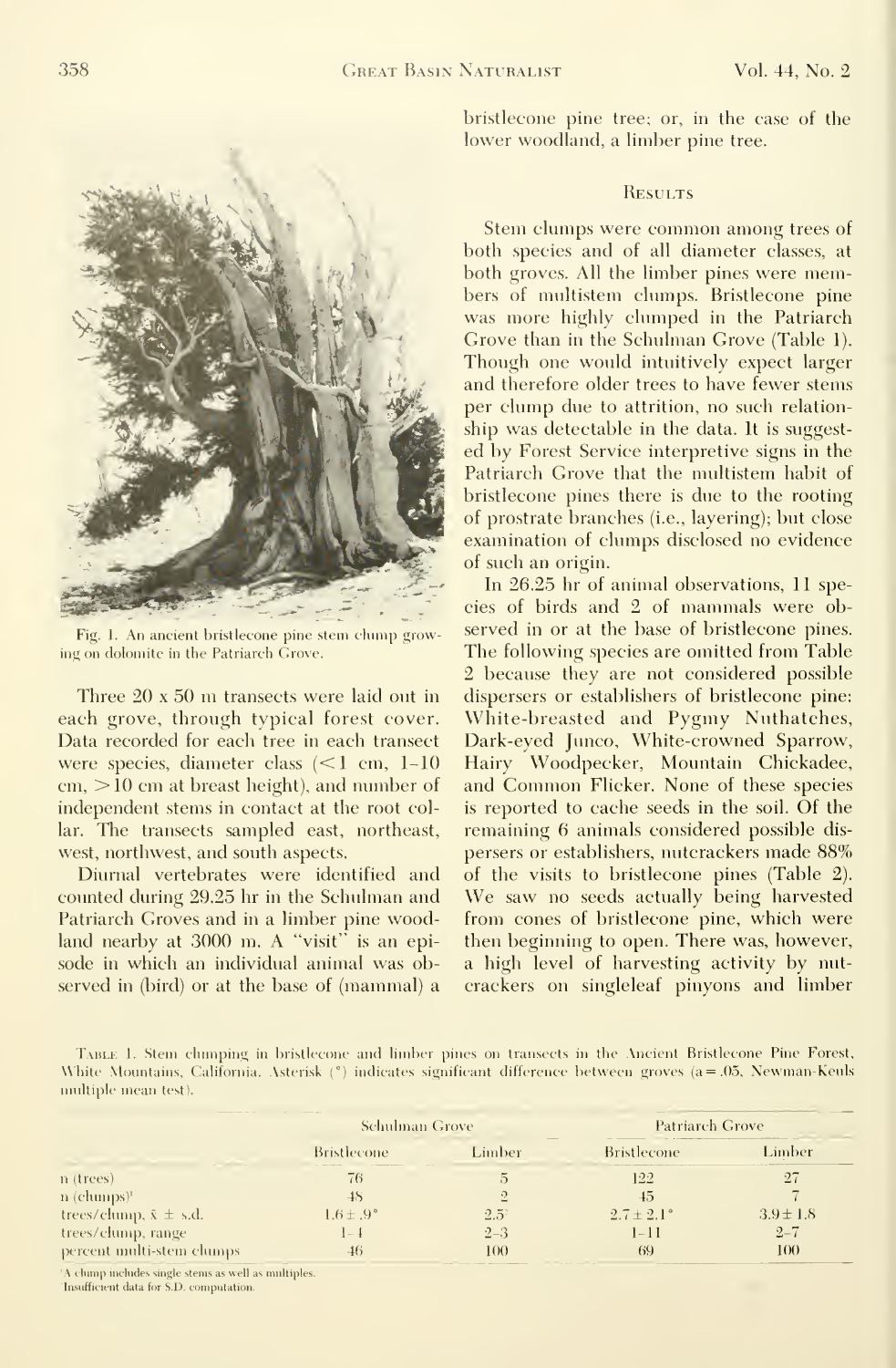were mainly closed. On many occasions nut-<br>where seedling survival is doubtful has also crackers were seen caching seeds in the study area, but the five caches that were excavated 1980). It may have the ultimate effect of se-(four in the Patriarch Grove, one in the Schulman Grove) contained only seeds of sin-<br>vation conditions. gleleaf pinyon. Cones of 50 bristlecone pines from each grove showed no damage of the cracker in both groves, compared to that of type often caused by nutcrackers (Lanner other possible dispersers, further supports the 1980).

#### **Discussion**

It compares with the following clumping fre-<br>and golden-mantled ground squirrels are posbe dispersed and established by nutcrackers:<br>and Lanner 1982) has shown such a role highlimber pine in Logan Canyon, Utah, 53–68%; dy improbable for them. Also, ground squir-Wyoming, 47% (Lanner 1980). These figures the not seen in the Tatriarch Grove, are conservative as indices of nutcracker activity because they exclude (a) caches concaches in which only one germinant survives (100%) and the observations of nutcracker activity there conclusively show that nut-

persers in and adjacent to Ancient Bristlecone Pine Forest, White Mountains, California, 30 September-3 October 1982.

|                            | Schulman<br>Grove              | Patriarch<br>Grove   | Limber<br>Pine<br>Woodland |  |
|----------------------------|--------------------------------|----------------------|----------------------------|--|
| Observation<br>time, hours | 15.5                           | 10.75                | 3.0                        |  |
|                            | Visits per hour of observation |                      |                            |  |
| Clark's                    |                                |                      |                            |  |
| Nuteracker                 | 7.0                            | 3.7                  | 25.7                       |  |
| Pinyon Jay                 | $\theta$                       | $\cdot$ <sup>2</sup> | $\Omega$                   |  |
| Scrub Jay                  | $\cdot$                        | $\Omega$             | $\Omega$                   |  |
| Raven                      | $\cdot$                        | $\cdot$ <sup>2</sup> | .7                         |  |
| Chipmunk                   | $\Omega$                       | .6                   | 0                          |  |
| Golden-mantled             |                                |                      |                            |  |
| ground squirrel            | .5                             |                      | $\Omega$                   |  |

pines nearby, even though their cones also singleleaf pinyon seeds to high elevations

The much greater density of Clark's Nuthypothesis that nutcrackers establish bristlecone pine seedlings. Pinyon jays are known to cache pinyon pine seeds in groups (Vander Wall and Balda 1981), but their small num-The high frequency of stem-clumping bers suggest a minor role here. Scrub jays selamong bristlecone pines (46-69%) cannot dom cache seeds in groups (Vander Wall and reasonably be attributed to the generally ran-<br>Balda 1981), so are unlikely to be responsible dom seed-rain resulting from wind dispersal. for stem clumps. Though ravens, chipmunks, quencies of wingless-seeded pines known to<br>sible dispersers, our recent study (Hutchins and whitebark pine in Togwotee Pass, <sup>17</sup> improvable for them, Also, ground squire fect of nocturnal rodents was not measured siting of one seed only and (b) multiseed<br>size of one seed only and  $\frac{1}{2}$  multiseed  $\frac{1}{2}$  multiseed  $\frac{1}{2}$  multiseed seeks is which solve as a consequented with survives  $\frac{1}{2}$  multiseed  $\frac{1}{2}$  multiseed

The texture of the substrate in both groves to be counted. Fritts (1969) found 34% of the texture of the substrate in both groves<br>bristlecone pines in his White Mountain is morphologically similar to that of a combristlecone pines in his White Mountain is morphologically similar to that of a com-<br>quadrate to be multistemped. The elumning munal caching site described by Lanner and quadrats to be multistemmed. The clumping and call the described by Laimer and quadrats to be multistemmed. The clumping Vander Wall (1980). Though bristlecone pine frequency of limber pine in both groves value wall (1960). Though bristiecole pine<br>(1997) and the observations of puters clear as distribution in the White Mountains has been attributed largely to the moisture-holding crackers cache seeds in the very areas where<br>
qualities of the substrate (Wright and<br>
clumped brithloones occur. The transport of Mooney 1965), it is possible that the cacheclumped bristlecones occur. The transport of Mooney 1900), it is possible that the cache-<br>site preference of nutcrackers is also a significant factor.

Our inability to observe nutcrackers har-Table 2. Frequency of visits by potential seed dis did not surprise us in view of the availability of the larger limber pine and singleleaf pinyon seeds nearby. The nutcrackers obtained these seeds by tearing up the unopened cones, as they often do (Lanner 1980) with these species. Whether they also demolish the hard, bristly, closed cones of bristlecone pine is unknown. We found no such cones on the ground.

> Though some investigators have called attention to the fact that the most ancient of the old bristlecone pines are found on the most adverse sites (Schulman 1954, 1958, La-Marche 1969, Wright and Mooney 1965), they have not addressed the question of how